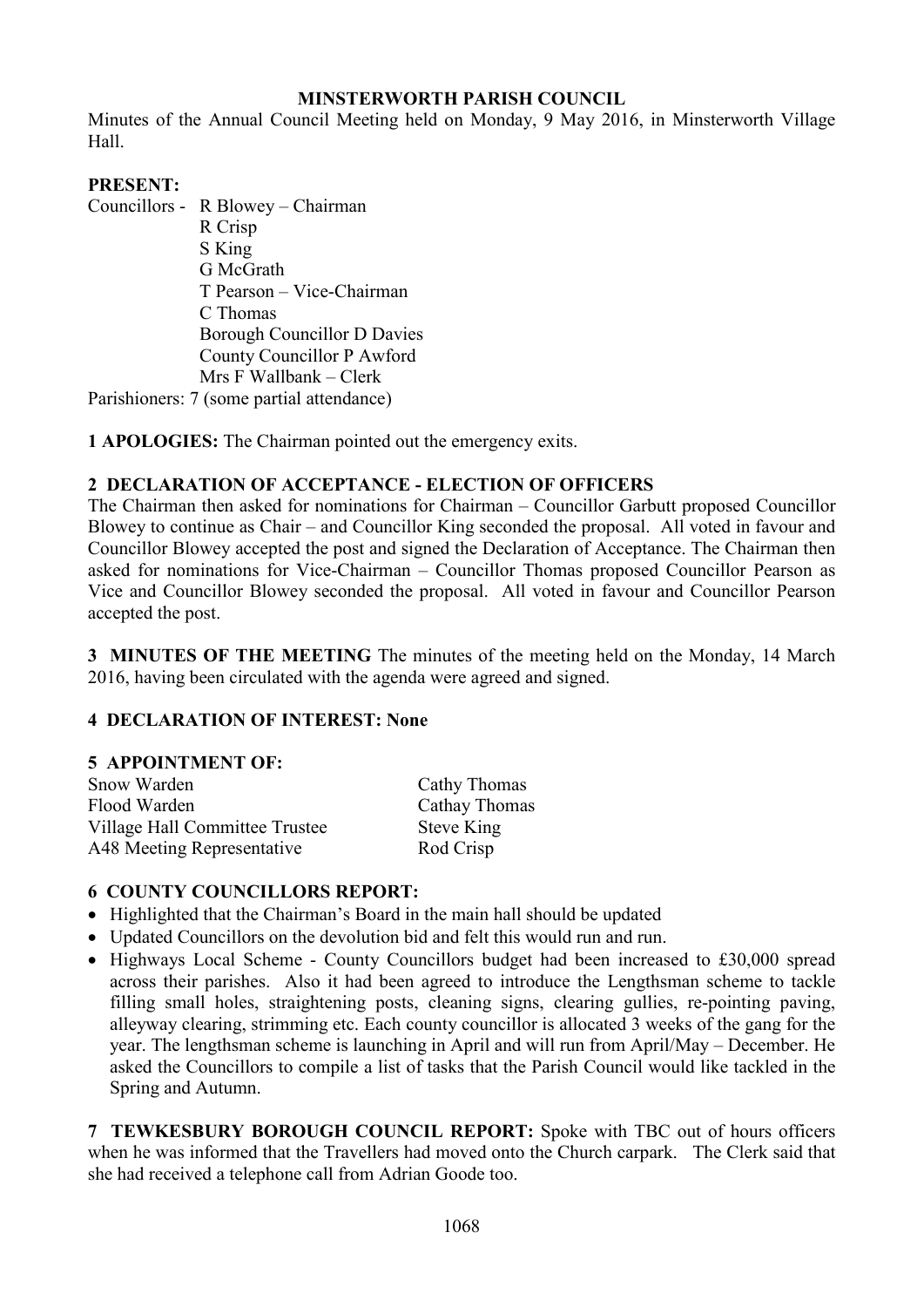# **8 PUBLIC COMMENT (MAX 10 MINUTES) Received**

### **9 PLANNING**

### **9.1 Applications:**

**16/00387/FUL & 16/00388/**LBC Minsterworth Court, Church Lane, Minsterworth: Erection of garden storage shed, greenhouse and wood store.

Comments to Tewkesbury Borough Council:

The Parish Council has no adverse comments and supports the application.

### **9.2 TBC Decisions:**

**15/01376/FUL** Stonelea, Main Road, Minsterworth: Construction of arena to exercise horses in existing paddock - **Granted**

#### **9.3 Appeals/Appeal Decisions: None**

**9.4 Enforcement Matters: Pound Lane – Removal of established hedge:** 

**Wooden dustbin enclosure outside Sunnybank:** This has now been removed.

#### **Pound Lane: Removal of established hedgerow and dumping of hardcore:**

- The Chairman reported that following comments and complaints from several parisioners TBC Enforcement Officers have visited the site to investigate these matters. The hedge has been removed and a temporary fence has been put in its place The fence also blocks a well-known local passing point on the narrow country lane. This passing point has been used for many years, confirmed by 2 of the villages octogenarians.
- Richard Waters visited the site and from what he could see it appeared that the new fencing broadly aligned with the centre of the hedge, which is some distance from the edge of the macadam carriageway. On that basis he did not think there has been an encroachment.
- The police had also been contacted as it is an offence to remove an established hedgerow especially as there were nesting birds in the hedgerow. It was agreed that the Chairman would email TBC again about the hedgerow and hardcore.

#### **10 FINANCIAL MATTERS**

| 10.1 Accounts for payment and receipts    |                  |        |                     |
|-------------------------------------------|------------------|--------|---------------------|
| Mrs F J Wallbank -                        |                  |        |                     |
| Salary 1-31 May 2016                      | 348.10           |        |                     |
| Less Tax                                  | 33.60            |        |                     |
| Tax underpaid for April                   | 14.00            | 300.50 | Cheque No: 101343   |
| Inland Revenue: Tax for FJW               |                  | 47.60  | Cheque No: 101344   |
| Minsterworth Village Hall – Hire of Hall: |                  |        |                     |
| PC meeting - 11.4.16                      |                  | 28.60  | Cheque No: $101345$ |
| Biz Stationery:                           |                  |        |                     |
| Cost of printing APA leaflet              | 57.00            |        |                     |
|                                           | VAT 11.40        | 68.40  | Cheque No: $101346$ |
| Tower Mint Limited: Cost of Queen's 90th  |                  |        |                     |
| <b>Birthday Medals</b>                    | 107.00           |        |                     |
|                                           | <b>VAT 21.40</b> | 128.40 | Cheque No: 101347   |
| Parish Magazine Printing:                 |                  |        |                     |
| <b>April Edition</b>                      | 87.00            |        |                     |
| May Edition                               | 77.00            | 164.00 | Cheque No: 101348   |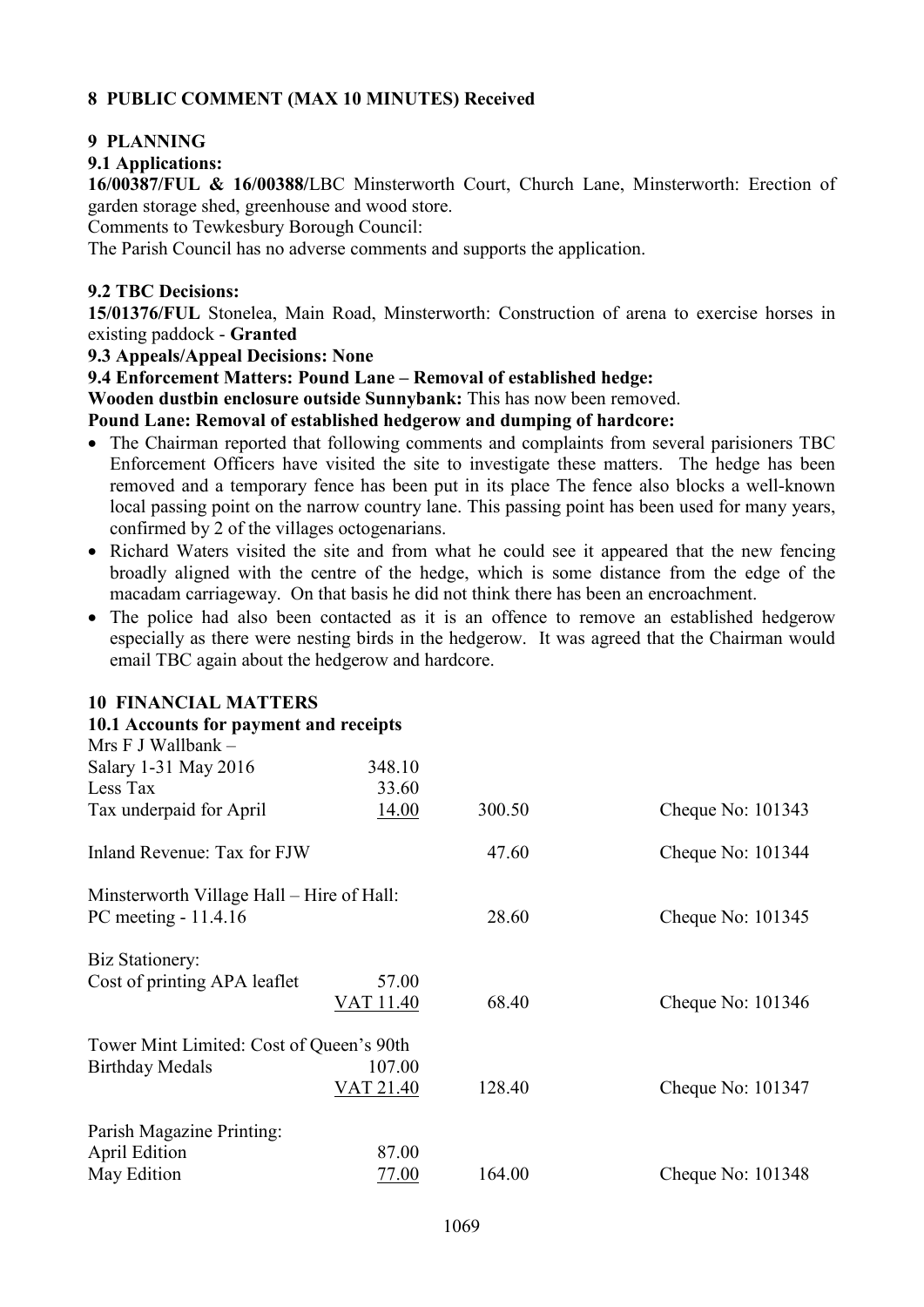| Brandon Hire:                                    |           |          |                   |
|--------------------------------------------------|-----------|----------|-------------------|
| Hire of toilet $6-11.04.16$                      | 50.00     |          |                   |
|                                                  | VAT 10.00 | 60.00    | Cheque No: 101349 |
| Came & Co: Insurance premium due                 |           |          |                   |
| 1 June 2016                                      |           | 317.56   | Cheque No: 101350 |
| Shirley Fowler – carrying out the internal audit |           |          |                   |
| For the financial year ended 31 March 2016       |           | 48.00    | Cheque No: 101351 |
| <b>Total Payments</b>                            |           | £1163.06 |                   |
| <b>Receipts</b>                                  |           |          |                   |
| Precept for 2016/7                               |           | 7289.00  |                   |

**Total Receipts £7289.00** 

**10.2 Financial Statement** for the month ended April 2016 was signed

**10.3 Accounts for the year ended 31 March 2016**: Clerk reported that Shirley Fowler had completed the Internal Audit and reported as follows:

• Applied the tests as set out in Appendix 8 of the Practitioner's Guide Governance and Accountability in Local Councils in England and Wales and found them to be satisfactory.

• Confirmed that Risk management procedures currently in place are completely appropriate, sufficient and very well monitored in accordance to the Risk Management file.

• Tested payment procedures as against receipts/invoices, cheques drawn and bank statement entries and found these to be satisfactory, also leaving a good audit trail.

Shirley therefore completed and signed Annual Internal Audit Report section of the accounts. She had submitted her invoice for these services.

The Clerk circulated copies of the accounts and took the Councillors through and completed the Statement of Assurance. The accounts were agreed and then signed and dated by the Chairman and Clerk.

**10.4 Salary Increase for the Clerk –** The Clerk left the room whilst this matter was discussed. It was agreed to award the Clerk an increase of £10.44 per month which represents a 3% increase. The Clerk thanked the Councillors.

**10.5 Donation to HM Queens Tea Party 11.6.16:** Councillor Pearson said that this was being organized by some ladies in the Parish and the Church and Village Hall had agreed to contribute £50 and was wondering if the Parish Council would be willing to donate the same amount towards the cost of a hamper. All Councillos agreed to the Donation of £50 – Clerk to draw cheque next month.

#### **Any Other Financial Matters:**

**Queens Medals:** These were presented to the children at the school by the Chairman and Councillor Crisp and the teachers did a lovely talk about the Queen. There were 10 medals left over and it was agreed to sell these if any of the Councillors wanted one.

#### **11 MATTERS ARISING:**

#### **11.1 Highway Matters:**

**Road Safety Meetings:** The Chairman reported that he and Councillor Pearson would attend the the Road Safety meeting on Thursday, 19 May at National Star College. The Clerk had registered the Parish's interest in possible funding available from Martin Surl for Road Safety Projects.

**Possible Creation of Traffic Islands:** The Clerk had emailed Richard Waters for an update on this matter. He reported that their consultants should be undertaking a feasibility study within the current financial year and they will share the outcome with the Parish Council as soon as they have it. He is not sure whether or not the islands will be feasible but it's certainly worth looking into.

**11.2 Affordable Housing Scheme:** The Chairman reported that negotiations are underway between Rooftops and the Agent of the Village Hall Trust.